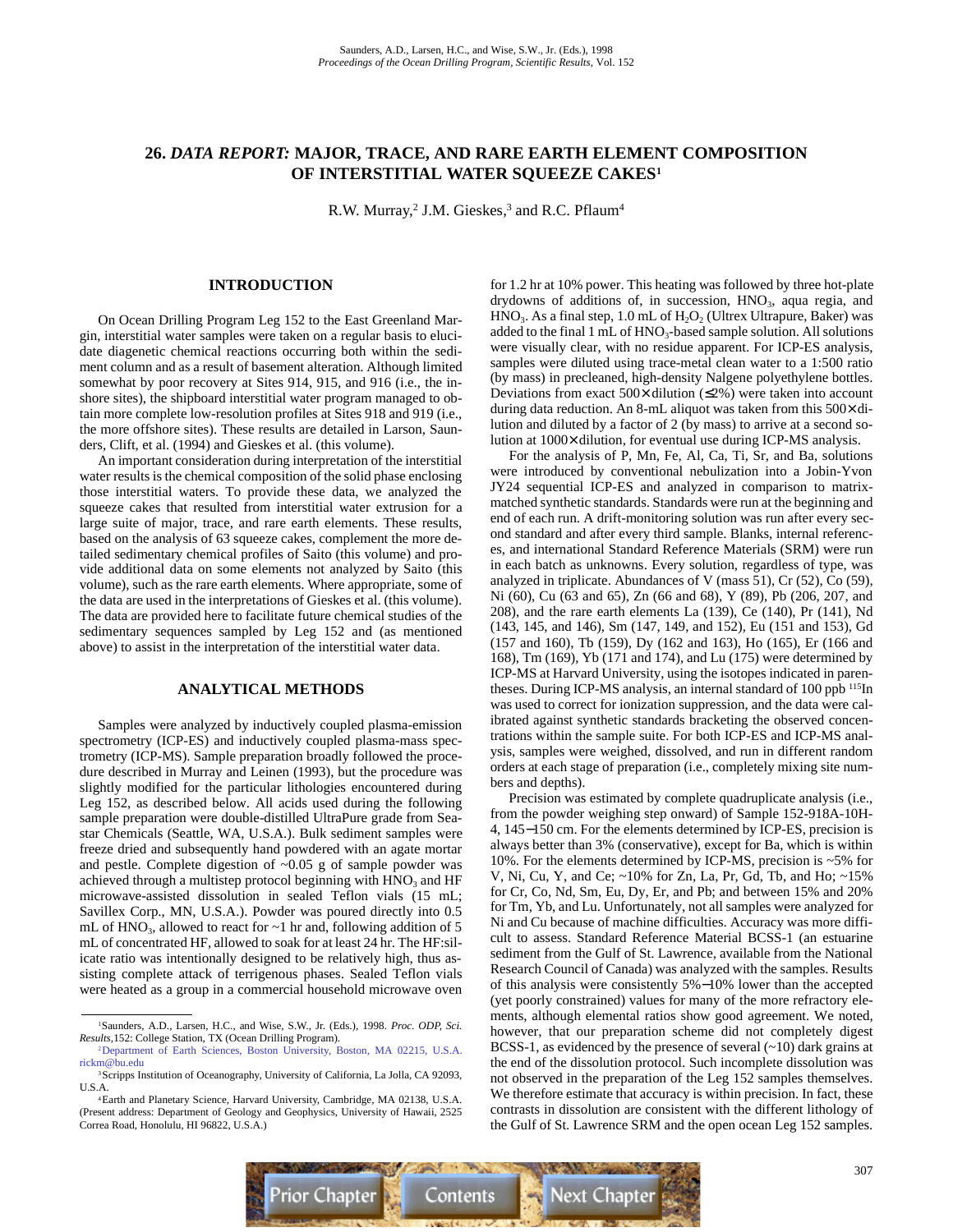### **RESULTS**

Analytical results for ICP-ES analysis are given in Table 1, and the results for ICP-MS analysis are given in Table 2.

## **ACKNOWLEDGMENTS**

We thank the extremely helpful technical staff of the Leg 152 ODP shipboard personnel. John Brader helped in sample preparation at Boston University. Reviews provided by S.M. McLennan and R.M. Owen are appreciated. Research was funded by JOI/USSAC Cruise Science Support grants to R.W. Murray and J. Gieskes.

### **REFERENCES**

- Larsen, H.C., Saunders, A.D., Clift, P.D., et al., 1994. *Proc. ODP, Init. Repts.,* 152: College Station, TX (Ocean Drilling Program).
- Murray, R.W., and Leinen, M., 1993. Chemical transport to the seafloor of the equatorial Pacific Ocean across a latitudinal transect at 135°W: tracking sedimentary major, trace, and rare earth element fluxes at the Equator and the Intertropical Convergence Zone. *Geochim. Cosmochim. Acta.,* 57:4141−4163.

**Date of initial receipt: 1 November 1995 Date of acceptance: 22 May 1996 Ms 152SR-229**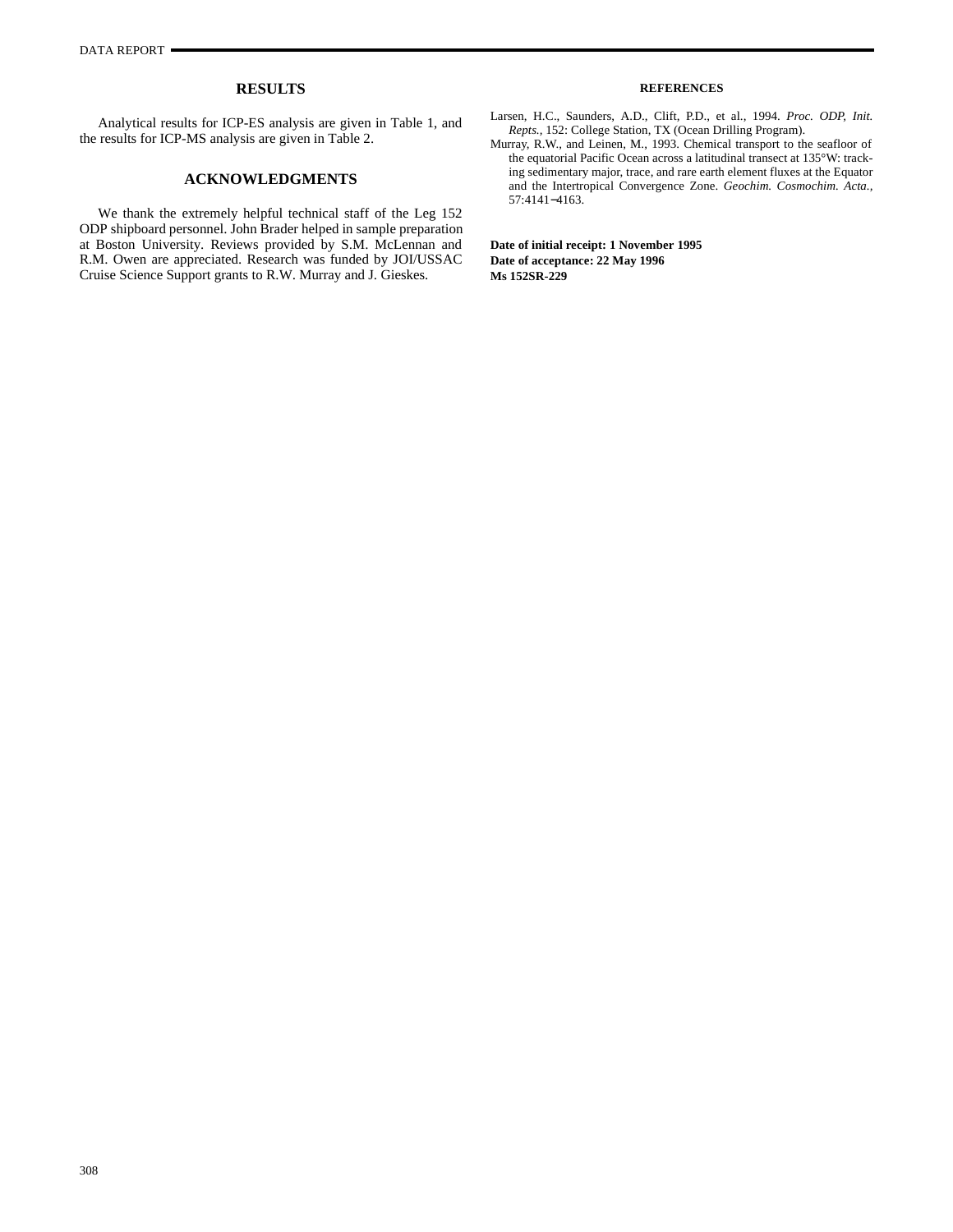| Core, section,<br>interval (cm)                                                                                                                                                                                                                                                          | Depth<br>(mbsf)                                                                                                                                    | P<br>(ppm)                                                                                             | Mn<br>(ppm)                                                                                                   | Fe<br>$(\% )$                                                                                                        | Al<br>(%)                                                                                                            | Ca<br>(% )                                                                                                           | Ti<br>$(\% )$                                                                                                                | Sr<br>(ppm)                                                                                           | Ba<br>(ppm)                                                                                           |
|------------------------------------------------------------------------------------------------------------------------------------------------------------------------------------------------------------------------------------------------------------------------------------------|----------------------------------------------------------------------------------------------------------------------------------------------------|--------------------------------------------------------------------------------------------------------|---------------------------------------------------------------------------------------------------------------|----------------------------------------------------------------------------------------------------------------------|----------------------------------------------------------------------------------------------------------------------|----------------------------------------------------------------------------------------------------------------------|------------------------------------------------------------------------------------------------------------------------------|-------------------------------------------------------------------------------------------------------|-------------------------------------------------------------------------------------------------------|
| 152-914A-<br>$1H-2$ , $140-150$                                                                                                                                                                                                                                                          | 2.90                                                                                                                                               | 580                                                                                                    | 770                                                                                                           | 4.68                                                                                                                 | 6.98                                                                                                                 | 3.26                                                                                                                 | 0.487                                                                                                                        | 260                                                                                                   | 500                                                                                                   |
| 152-914B-<br>15R-1, 69-77<br>$17R-4$ , $140-150$                                                                                                                                                                                                                                         | 216.79<br>241.40                                                                                                                                   | 520<br>470                                                                                             | 720<br>580                                                                                                    | 6.94<br>6.97                                                                                                         | 6.67<br>6.36                                                                                                         | 2.41<br>1.90                                                                                                         | 1.19<br>10.1                                                                                                                 | 330<br>200                                                                                            | 450<br>340                                                                                            |
| 152-915A-<br>$1R-1$ , $145-150$<br>$15R-1, 0-5$<br>$18R-2$ , $140-150$<br>19R-2, 140-150<br>21R-5, 46–56<br>22R-2, 145–150                                                                                                                                                               | 1.45<br>121.20<br>151.50<br>161.00<br>173.30<br>180.45                                                                                             | 520<br>2450<br>1900<br>870<br>480<br>460                                                               | 730<br>1950<br>6450<br>630<br>600<br>650                                                                      | 4.70<br>8.13<br>7.06<br>14.7<br>9.15<br>9.23                                                                         | 6.78<br>3.93<br>6.19<br>12.6<br>8.51<br>8.67                                                                         | 2.90<br>8.18<br>19.4<br>0.095<br>1.07<br>0.709                                                                       | 0.453<br>0.362<br>1.01<br>2.12<br>1.26<br>1.27                                                                               | 140<br>260<br>20<br>bdl<br>250<br>75                                                                  | 440<br>300<br>90<br>130<br>370<br>280                                                                 |
| 152-916A-<br>$13R-2$ , $140-150$                                                                                                                                                                                                                                                         | 81.50                                                                                                                                              | 1910                                                                                                   | 1450                                                                                                          | 10.6                                                                                                                 | 9.39                                                                                                                 | 1.05                                                                                                                 | 1.08                                                                                                                         | 80                                                                                                    | 160                                                                                                   |
| 152-918B-<br>$1H-3$ , $145-150$                                                                                                                                                                                                                                                          | 4.45                                                                                                                                               | 720                                                                                                    | 810                                                                                                           | 5.09                                                                                                                 | 6.54                                                                                                                 | 3.73                                                                                                                 | 0.722                                                                                                                        | 250                                                                                                   | 410                                                                                                   |
| 152-918A-<br>2H-4, 150–155                                                                                                                                                                                                                                                               | 7.75                                                                                                                                               | 810                                                                                                    | 820                                                                                                           | 5.44                                                                                                                 | 7.48                                                                                                                 | 3.28                                                                                                                 | 0.717                                                                                                                        | 275                                                                                                   | 520                                                                                                   |
| 152-918B-<br>2H-4, 145–150<br>3H-5, 145–150                                                                                                                                                                                                                                              | 12.75<br>23.75                                                                                                                                     | 770<br>770                                                                                             | 690<br>790                                                                                                    | 3.93<br>5.40                                                                                                         | 6.99<br>7.08                                                                                                         | 3.86<br>3.31                                                                                                         | 0.465<br>0.644                                                                                                               | 380<br>280                                                                                            | 570<br>490                                                                                            |
| 152-918A-<br>4H-4, 145-150                                                                                                                                                                                                                                                               | 26.75                                                                                                                                              | 790                                                                                                    | 730                                                                                                           | 5.32                                                                                                                 | 7.73                                                                                                                 | 2.66                                                                                                                 | 0.556                                                                                                                        | 300                                                                                                   | 750                                                                                                   |
| 152-918C-<br>$1H-4$ , $145-150$                                                                                                                                                                                                                                                          | 31.75                                                                                                                                              | 660                                                                                                    | 950                                                                                                           | 5.83                                                                                                                 | 5.74                                                                                                                 | 6.22                                                                                                                 | 0.915                                                                                                                        | 300                                                                                                   | 290                                                                                                   |
| 152-918A-<br>7H-4, 145-150<br>$10H-4$ , $145-150$<br>13H-4, 145–150<br>$16H-4$ , $140-150$<br>19H-4, 140-150<br>23X-4, 140-150<br>26X-4, 140-150<br>$31X-4, 0-10$<br>$37X-5, 90-100$                                                                                                     | 55.25<br>83.75<br>112.25<br>139.20<br>167.70<br>205.70<br>232.40<br>275.10<br>322.00                                                               | 780<br>850<br>760<br>1010<br>850<br>750<br>920<br>880<br>840                                           | 650<br>1430<br>650<br>1190<br>1190<br>910<br>1110<br>630<br>1000                                              | 4.63<br>7.66<br>6.03<br>8.37<br>7.76<br>6.19<br>8.24<br>5.31<br>6.99                                                 | 6.88<br>6.35<br>7.56<br>6.80<br>6.98<br>6.09<br>6.87<br>7.67<br>6.62                                                 | 3.10<br>6.22<br>2.47<br>5.68<br>5.32<br>3.91<br>4.57<br>2.51<br>4.36                                                 | 0.534<br>1.22<br>0.619<br>1.25<br>1.13<br>0.990<br>1.20<br>0.574<br>1.10                                                     | 290<br>290<br>240<br>310<br>170<br>170<br>150<br>280<br>320                                           | 620<br>230<br>650<br>250<br>210<br>350<br>210<br>650<br>330                                           |
| 152-918D-<br>$13R-1, 0-5$<br>22R-2, 140-150<br>25R-3, 149–157<br>28R-3, 140-150<br>$31R$ -CC, 5–8<br>$34R-1, 2-10$<br>37R-1, 140-150<br>40R-1, 140–150<br>44R-2, 139–150<br>47R-1, 50–60<br>51R-2, 140–150<br>55R-4, 112–122<br>62R-1, 121-129<br>68R-1, 91-100<br>$74R-1, 3-14$         | 403.90<br>486.70<br>515.86<br>546.20<br>571.75<br>599.62<br>630.00<br>658.90<br>698.99<br>725.10<br>766.10<br>807.42<br>870.51<br>925.91<br>982.73 | 700<br>560<br>560<br>650<br>420<br>400<br>480<br>470<br>480<br>470<br>470<br>400<br>360<br>960         | 630<br>890<br>750<br>750<br>600<br>550<br>480<br>380<br>440<br>460<br>400<br>310<br>450<br>440                | 4.67<br>6.51<br>4.52<br>6.45<br>7.26<br>4.92<br>6.27<br>5.34<br>5.00<br>6.75<br>5.15<br>5.65<br>4.94<br>7.59         | 7.11<br>6.66<br>5.78<br>7.82<br>6.91<br>5.38<br>7.08<br>5.88<br>5.39<br>6.19<br>5.84<br>5.79<br>4.82<br>5.42         | 2.96<br>3.74<br>5.06<br>2.43<br>1.75<br>1.73<br>4.83<br>6.02<br>9.75<br>3.71<br>8.50<br>5.15<br>5.16<br>1.61         | 0.550<br>1.05<br>0.686<br>1.19<br>1.04<br>0.866<br>0.847<br>0.708<br>0.699<br>0.983<br>0.800<br>0.770<br>0.724<br>0.976      | 300<br>200<br>180<br>180<br>120<br>120<br>340<br>340<br>470<br>190<br>480<br>370<br>290<br>120        | 590<br>340<br>410<br>360<br>360<br>400<br>360<br>450<br>450<br>630<br>710<br>630<br>360<br>450        |
| $80R-1, 0-11$<br>83R-1, 136–141<br>88R-1, 93-100<br>91R-1, 119–129<br>95R-2, 140–150                                                                                                                                                                                                     | 1040.60<br>1070.96<br>1118.73<br>1147.69<br>1182.20                                                                                                | 1040<br>400<br>540<br>1110<br>100                                                                      | 860<br>950<br>1990<br>350<br>310                                                                              | 4.38<br>4.10<br>6.87<br>6.18<br>10.7                                                                                 | 5.10<br>4.82<br>3.87<br>6.40<br>4.30                                                                                 | 4.16<br>3.84<br>16.9<br>5.04<br>0.385                                                                                | 0.693<br>0.555<br>0.844<br>0.812<br>0.480                                                                                    | 140<br>130<br>560<br>400<br>40                                                                        | 420<br>470<br>320<br>2700<br>190                                                                      |
| 152-919A-<br>$1H-2$ , $145-150$<br>$1H-4$ , $145-150$<br>2H-2, 145–150<br>2H-4, 145–150<br>3H-2, 145-150<br>3H-4, 145-150<br>4H-2, 145–150<br>4H-4, 145-150<br>5H-2, 145-150<br>5H-4, 145–150<br>6H-3, 145-150<br>7H-3, 145-150<br>8H-3, 145–150<br>9H-3, 145–150<br>$10H-3$ , $145-150$ | 2.95<br>5.95<br>10.95<br>13.95<br>20.45<br>23.45<br>29.95<br>32.95<br>39.45<br>42.45<br>50.45<br>59.95<br>69.45<br>78.95<br>88.45                  | 840<br>850<br>730<br>780<br>800<br>800<br>900<br>750<br>830<br>790<br>710<br>580<br>1200<br>850<br>730 | 1160<br>840<br>990<br>980<br>960<br>1120<br>1100<br>830<br>1260<br>1220<br>1140<br>540<br>1110<br>740<br>1150 | 7.02<br>6.11<br>6.48<br>6.44<br>5.96<br>6.83<br>7.57<br>6.20<br>7.13<br>8.00<br>7.15<br>4.33<br>6.74<br>5.82<br>6.81 | 6.64<br>7.62<br>6.03<br>5.99<br>7.12<br>6.16<br>6.75<br>6.76<br>6.73<br>6.57<br>6.05<br>7.11<br>6.56<br>6.61<br>6.61 | 5.97<br>3.07<br>4.67<br>6.00<br>4.72<br>5.58<br>4.84<br>2.98<br>6.46<br>5.98<br>6.53<br>2.27<br>5.18<br>3.38<br>6.17 | 1.07<br>0.644<br>0.925<br>0.950<br>0.840<br>1.04<br>0.991<br>0.800<br>1.07<br>1.19<br>1.08<br>0.458<br>1.10<br>0.813<br>1.08 | 390<br>260<br>190<br>220<br>270<br>200<br>180<br>140<br>240<br>190<br>240<br>120<br>350<br>160<br>210 | 330<br>620<br>300<br>260<br>440<br>240<br>250<br>380<br>210<br>200<br>220<br>440<br>360<br>310<br>260 |
| 152-919B-<br>3H-3, 145-150<br>4H-3, 145–150<br>7H-3, 145-150                                                                                                                                                                                                                             | 94.45<br>103.95<br>132.45                                                                                                                          | 700<br>780<br>900                                                                                      | 890<br>900<br>720                                                                                             | 6.90<br>6.47<br>6.06                                                                                                 | 6.45<br>6.99<br>7.69                                                                                                 | 3.74<br>4.16<br>2.62                                                                                                 | 0.927<br>0.890<br>0.623                                                                                                      | 160<br>170<br>260                                                                                     | 320<br>290<br>700                                                                                     |

**Table 1. ICP-ES results, bulk sedimentary chemistry of interstitial water squeeze cakes, Leg 152.**

Notes: For Site 918, data are arranged in order of depth (mbsf), not according to hole. For Section 152-918D-74R-1, no ICP-ES data were gathered. bdl = below detection limit.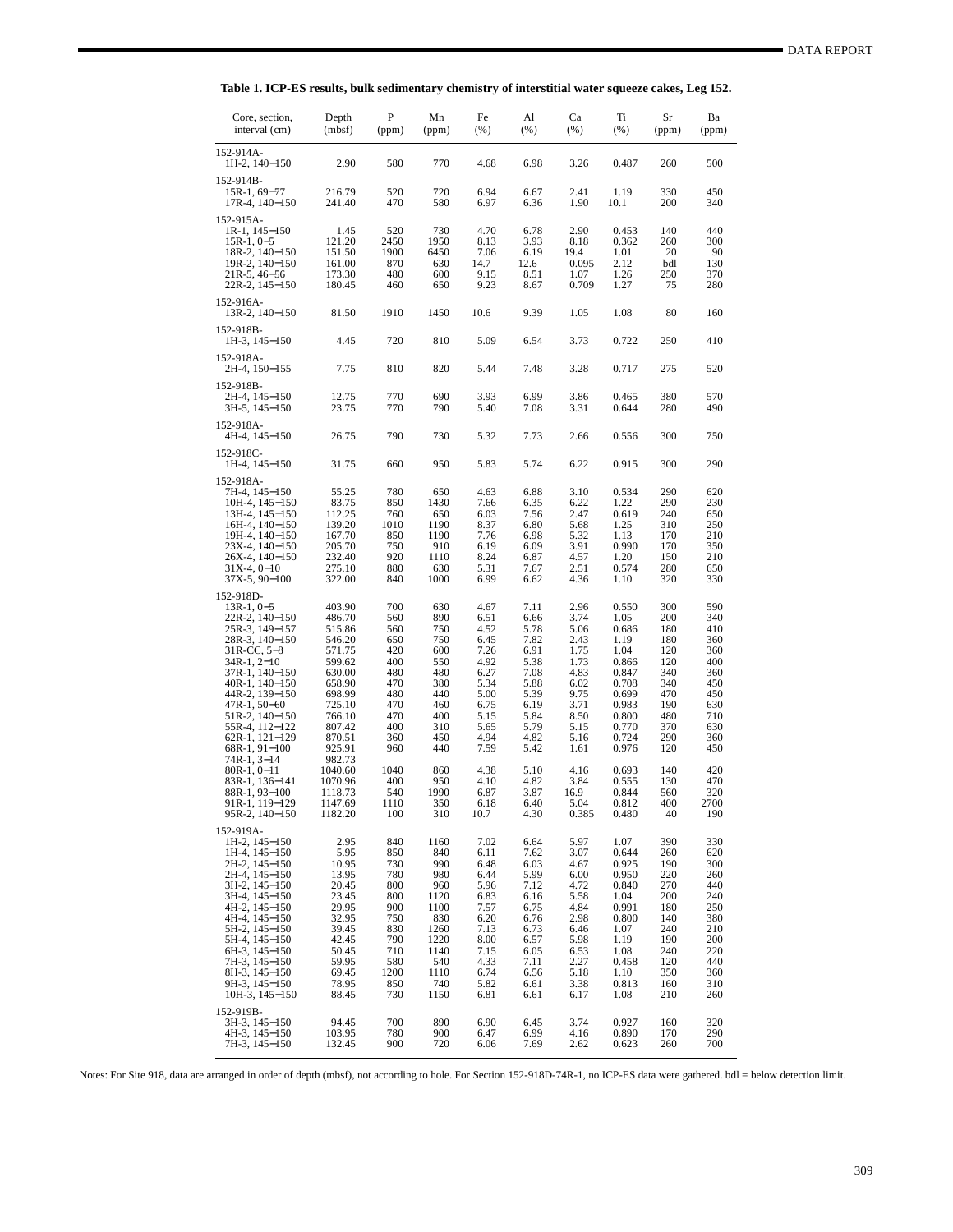| Table 2. ICP-MS results, bulk sedimentary chemistry of interstitial water squeeze cakes, Leg 152 |  |  |  |
|--------------------------------------------------------------------------------------------------|--|--|--|
|                                                                                                  |  |  |  |

|                                                                                                                                                                                                                                                                                                                                                                                     | Table 2. ICP-MS results, bulk sedimentary chemistry of interstitial water squeeze cakes, Leg 152.                                                                                                         |                                                                                                                                         |                                                                                                                                    |                                                                                                                      |                |                   |                                                                                                                                  |                                                                                                                                                              |                                                                                                                                                              |                                                                                                                                                              |                                                                                                                                                               |                                                                                                                                                              |                                                                                                                                                              |                                                                                                                                                              |                                                                                                                                                              |                                                                                                                                                              |                                                                                                                                                              |                                                                                                                                                              |                                                                                                                                                              |                                                                                                                                                              |                                                                                                                                                              |                                                                                                                                                              |                                                                                                                                                                         |
|-------------------------------------------------------------------------------------------------------------------------------------------------------------------------------------------------------------------------------------------------------------------------------------------------------------------------------------------------------------------------------------|-----------------------------------------------------------------------------------------------------------------------------------------------------------------------------------------------------------|-----------------------------------------------------------------------------------------------------------------------------------------|------------------------------------------------------------------------------------------------------------------------------------|----------------------------------------------------------------------------------------------------------------------|----------------|-------------------|----------------------------------------------------------------------------------------------------------------------------------|--------------------------------------------------------------------------------------------------------------------------------------------------------------|--------------------------------------------------------------------------------------------------------------------------------------------------------------|--------------------------------------------------------------------------------------------------------------------------------------------------------------|---------------------------------------------------------------------------------------------------------------------------------------------------------------|--------------------------------------------------------------------------------------------------------------------------------------------------------------|--------------------------------------------------------------------------------------------------------------------------------------------------------------|--------------------------------------------------------------------------------------------------------------------------------------------------------------|--------------------------------------------------------------------------------------------------------------------------------------------------------------|--------------------------------------------------------------------------------------------------------------------------------------------------------------|--------------------------------------------------------------------------------------------------------------------------------------------------------------|--------------------------------------------------------------------------------------------------------------------------------------------------------------|--------------------------------------------------------------------------------------------------------------------------------------------------------------|--------------------------------------------------------------------------------------------------------------------------------------------------------------|--------------------------------------------------------------------------------------------------------------------------------------------------------------|--------------------------------------------------------------------------------------------------------------------------------------------------------------|-------------------------------------------------------------------------------------------------------------------------------------------------------------------------|
| Core, section,<br>interval (cm)                                                                                                                                                                                                                                                                                                                                                     | Depth<br>(mbf)                                                                                                                                                                                            | V<br>(ppm)                                                                                                                              | Cr<br>(ppm)                                                                                                                        | Co<br>(ppm)                                                                                                          | Ni<br>(ppm)    | Cu<br>(ppm)       | Zn<br>(ppm)                                                                                                                      | Y<br>(ppm)                                                                                                                                                   | La<br>(ppm)                                                                                                                                                  | Ce<br>(ppm)                                                                                                                                                  | Pr<br>(ppm)                                                                                                                                                   | Nd<br>(ppm)                                                                                                                                                  | Sm<br>(ppm)                                                                                                                                                  | Eu<br>(ppm)                                                                                                                                                  | Gd<br>(ppm)                                                                                                                                                  | Tb<br>(ppm)                                                                                                                                                  | Dy<br>(ppm)                                                                                                                                                  | Ho<br>(ppm)                                                                                                                                                  | Er<br>(ppm)                                                                                                                                                  | Tm<br>(ppm)                                                                                                                                                  | Yb<br>(ppm)                                                                                                                                                  | Lu<br>(ppm)                                                                                                                                                  | Pb<br>(ppm)                                                                                                                                                             |
| 152-914A-<br>1H-2, 140-150                                                                                                                                                                                                                                                                                                                                                          | 2.90                                                                                                                                                                                                      | 158                                                                                                                                     | 122                                                                                                                                | 27                                                                                                                   | 75             | 140               | 104                                                                                                                              | 13.3                                                                                                                                                         | 22.3                                                                                                                                                         | 42.9                                                                                                                                                         | 5.27                                                                                                                                                          | 19.6                                                                                                                                                         | 3.57                                                                                                                                                         | 0.92                                                                                                                                                         | 3.14                                                                                                                                                         | 0.38                                                                                                                                                         | 2.55                                                                                                                                                         | 0.42                                                                                                                                                         | 1.22                                                                                                                                                         | 0.18                                                                                                                                                         | 1.21                                                                                                                                                         | 0.19                                                                                                                                                         | 7.57                                                                                                                                                                    |
| 152-914B<br>$15R-1, 69-77$<br>$17R-4$ , $140-150$                                                                                                                                                                                                                                                                                                                                   | 216.79<br>241.40                                                                                                                                                                                          | 280<br>171                                                                                                                              | 319<br>189                                                                                                                         | 44<br>26                                                                                                             | 124            | 111               | 166<br>122                                                                                                                       | 20.7<br>18.3                                                                                                                                                 | 38.0<br>46.9                                                                                                                                                 | 72.8<br>87.5                                                                                                                                                 | 8.23<br>11.02                                                                                                                                                 | 29.5<br>41.8                                                                                                                                                 | 5.52<br>7.47                                                                                                                                                 | 1.28<br>1.74                                                                                                                                                 | 4.80<br>5.72                                                                                                                                                 | 0.64<br>0.93                                                                                                                                                 | 3.93<br>5.50                                                                                                                                                 | 0.60<br>0.80                                                                                                                                                 | 1.85<br>2.41                                                                                                                                                 | 0.22<br>0.44                                                                                                                                                 | 1.48<br>2.73                                                                                                                                                 | 0.24<br>0.37                                                                                                                                                 | 4.77<br>7.06                                                                                                                                                            |
| 152-915A-<br>$1R-1$ , $145-150$<br>$15R-1, 0-5$<br>18R-2, 140–150<br>19R-2, 140-150<br>$21R-5, 46-56$<br>22R-2, 145-150                                                                                                                                                                                                                                                             | 1.45<br>121.20<br>151.50<br>161.00<br>173.30<br>180.45                                                                                                                                                    | 142<br>242<br>192<br>398<br>286<br>318                                                                                                  | 113<br>148<br>133<br>364<br>292<br>424                                                                                             | 25<br>37<br>30<br>77<br>60<br>51                                                                                     | 96<br>202      | 91<br>211         | 96<br>107<br>68<br>153<br>162<br>595                                                                                             | 12.2<br>29.1<br>43.2<br>18.0<br>18.0<br>17.5                                                                                                                 | 22.6<br>24.4<br>31.2<br>21.7<br>21.8<br>24.7                                                                                                                 | 42.8<br>56.2<br>79.7<br>50.6<br>47.7<br>53.7                                                                                                                 | 5.63<br>5.64<br>9.33<br>6.53<br>5.44<br>6.44                                                                                                                  | 21.3<br>21.3<br>42.1<br>27.8<br>20.5<br>28.1                                                                                                                 | 3.73<br>4.21<br>9.30<br>5.65<br>4.09<br>5.55                                                                                                                 | 1.07<br>1.17<br>2.84<br>1.83<br>1.16<br>1.61                                                                                                                 | 3.41<br>4.59<br>10.30<br>5.81<br>3.58<br>5.38                                                                                                                | 0.43<br>0.69<br>1.52<br>0.85<br>0.52<br>0.75                                                                                                                 | 2.76<br>4.12<br>10.45<br>5.84<br>3.15<br>4.87                                                                                                                | 0.42<br>0.65<br>1.77<br>0.93<br>0.46<br>0.82                                                                                                                 | 1.36<br>2.06<br>5.69<br>2.83<br>1.38<br>2.29                                                                                                                 | 0.22<br>0.26<br>0.83<br>0.41<br>0.19<br>0.38                                                                                                                 | 1.20<br>1.65<br>5.24<br>2.84<br>1.35<br>2.30                                                                                                                 | 0.20<br>0.26<br>0.91<br>0.56<br>0.23<br>0.36                                                                                                                 | 8.55<br>2.71<br>4.07<br>7.00<br>4.88<br>7.71                                                                                                                            |
| 152-916A-<br>$13R-2$ , $140-150$                                                                                                                                                                                                                                                                                                                                                    | 81.50                                                                                                                                                                                                     | 293                                                                                                                                     | 311                                                                                                                                | 67                                                                                                                   |                |                   | 135                                                                                                                              | 29.0                                                                                                                                                         | 17.4                                                                                                                                                         | 32.2                                                                                                                                                         | 4.78                                                                                                                                                          | 20.9                                                                                                                                                         | 4.70                                                                                                                                                         | 1.51                                                                                                                                                         | 4.92                                                                                                                                                         | 0.76                                                                                                                                                         | 5.34                                                                                                                                                         | 0.91                                                                                                                                                         | 2.82                                                                                                                                                         | 0.39                                                                                                                                                         | 2.70                                                                                                                                                         | 0.44                                                                                                                                                         | 3.44                                                                                                                                                                    |
| 152-918B<br>1H-3, 145-150                                                                                                                                                                                                                                                                                                                                                           | 4.45                                                                                                                                                                                                      | 183                                                                                                                                     | 126                                                                                                                                | 23                                                                                                                   |                |                   | 84                                                                                                                               | 19.5                                                                                                                                                         | 26.3                                                                                                                                                         | 50.0                                                                                                                                                         | 6.81                                                                                                                                                          | 28.0                                                                                                                                                         | 5.19                                                                                                                                                         | 1.44                                                                                                                                                         | 4.73                                                                                                                                                         | 0.63                                                                                                                                                         | 4.02                                                                                                                                                         | 0.67                                                                                                                                                         | 2.07                                                                                                                                                         | 0.30                                                                                                                                                         | 1.91                                                                                                                                                         | 0.27                                                                                                                                                         | 8.52                                                                                                                                                                    |
| 152-918A-<br>2H-4, 150-155                                                                                                                                                                                                                                                                                                                                                          | 7.75                                                                                                                                                                                                      | 150                                                                                                                                     | 98                                                                                                                                 | 24                                                                                                                   |                |                   | 98                                                                                                                               | 18.0                                                                                                                                                         | 35.8                                                                                                                                                         | 65.6                                                                                                                                                         | 8.54                                                                                                                                                          | 35.5                                                                                                                                                         | 6.21                                                                                                                                                         | 1.65                                                                                                                                                         | 5.64                                                                                                                                                         | 0.77                                                                                                                                                         | 5.06                                                                                                                                                         | 0.80                                                                                                                                                         | 2.44                                                                                                                                                         | 0.34                                                                                                                                                         | 2.42                                                                                                                                                         | 0.37                                                                                                                                                         | 11.53                                                                                                                                                                   |
| 152-918B·<br>2H-4, 145-150<br>$3H-5$ , $145-150$                                                                                                                                                                                                                                                                                                                                    | 12.75<br>23.75                                                                                                                                                                                            | 123<br>150                                                                                                                              | 97<br>96                                                                                                                           | 18<br>23                                                                                                             |                |                   | 70<br>95                                                                                                                         | 16.3<br>17.5                                                                                                                                                 | 27.4<br>30.9                                                                                                                                                 | 51.1<br>57.4                                                                                                                                                 | 6.78<br>7.49                                                                                                                                                  | 26.8<br>30.8                                                                                                                                                 | 4.73<br>5.42                                                                                                                                                 | 1.29<br>1.50                                                                                                                                                 | 3.94<br>4.57                                                                                                                                                 | 0.55<br>0.77                                                                                                                                                 | 3.41<br>4.25                                                                                                                                                 | 0.62<br>0.67                                                                                                                                                 | 1.73<br>2.04                                                                                                                                                 | 0.23<br>0.33                                                                                                                                                 | 1.93<br>1.88                                                                                                                                                 | 0.25<br>0.33                                                                                                                                                 | 8.73<br>9.33                                                                                                                                                            |
| 152-918A-<br>$4H-4$ , $145-150$                                                                                                                                                                                                                                                                                                                                                     | 26.75                                                                                                                                                                                                     | 130                                                                                                                                     | 113                                                                                                                                | 25                                                                                                                   |                |                   | 116                                                                                                                              | 15.4                                                                                                                                                         | 42.1                                                                                                                                                         | 76.0                                                                                                                                                         | 9.88                                                                                                                                                          | 37.1                                                                                                                                                         | 6.28                                                                                                                                                         | 1.57                                                                                                                                                         | 5.04                                                                                                                                                         | 0.69                                                                                                                                                         | 3.81                                                                                                                                                         | 0.61                                                                                                                                                         | 1.92                                                                                                                                                         | 0.32                                                                                                                                                         | 1.77                                                                                                                                                         | 0.28                                                                                                                                                         | 11.61                                                                                                                                                                   |
| 152-918C<br>$1H-4$ , $145-150$                                                                                                                                                                                                                                                                                                                                                      | 31.75                                                                                                                                                                                                     | 164                                                                                                                                     | 130                                                                                                                                | 27                                                                                                                   |                |                   | 93                                                                                                                               | 21.9                                                                                                                                                         | 19.8                                                                                                                                                         | 42.7                                                                                                                                                         | 5.05                                                                                                                                                          | 22.5                                                                                                                                                         | 4.81                                                                                                                                                         | 1.51                                                                                                                                                         | 5.00                                                                                                                                                         | 0.79                                                                                                                                                         | 4.68                                                                                                                                                         | 0.84                                                                                                                                                         | 2.52                                                                                                                                                         | 0.34                                                                                                                                                         | 1.93                                                                                                                                                         | 0.33                                                                                                                                                         | 5.42                                                                                                                                                                    |
| 152-918A-<br>7H-4, 145-150<br>$10H-4$ , $145-150$<br>13H-4, 145-150<br>16H-4, 140-150<br>19H-4, 140-150<br>$23X-4$ , $140-150$<br>26X-4, 140-150<br>$31X-4.0-10$<br>$37X-5, 90-100$                                                                                                                                                                                                 | 55.25<br>83.75<br>112.25<br>139.20<br>167.70<br>205.70<br>232.40<br>275.10<br>322.00                                                                                                                      | 149<br>299<br>131<br>298<br>273<br>192<br>277<br>126<br>271                                                                             | 101<br>141<br>93<br>131<br>114<br>238<br>107<br>97<br>215                                                                          | 21<br>47<br>22<br>49<br>40<br>46<br>38<br>20<br>44                                                                   | 82<br>76<br>90 | 162<br>164<br>176 | 95<br>139<br>115<br>134<br>115<br>97<br>125<br>110<br>132                                                                        | 17.1<br>30<br>16.4<br>26.5<br>25.8<br>22.6<br>25.9<br>15.6<br>25.8                                                                                           | 29.7<br>20<br>39.2<br>14.9<br>19.4<br>27.9<br>21.6<br>39.5<br>20.2                                                                                           | 53.3<br>42<br>70.6<br>32.8<br>38.2<br>51.0<br>43.4<br>70.7<br>42.9                                                                                           | 6.96<br>5.67<br>8.87<br>4.38<br>5.45<br>7.04<br>6.39<br>9.36<br>5.14                                                                                          | 28.4<br>22.59<br>35.2<br>18.2<br>24.7<br>29.9<br>27.5<br>34.7<br>21.0                                                                                        | 4.85<br>5.03<br>5.80<br>4.33<br>5.36<br>5.97<br>5.84<br>6.05<br>4.64                                                                                         | 1.33<br>1.51<br>1.66<br>1.38<br>1.78<br>1.70<br>1.75<br>1.52<br>1.31                                                                                         | 4.27<br>5.49<br>5.43<br>4.41<br>5.83<br>5.57<br>6.46<br>5.06<br>4.41                                                                                         | 0.57<br>0.84<br>0.71<br>0.65<br>0.88<br>0.84<br>0.97<br>0.75<br>0.63                                                                                         | 3.43<br>5.40<br>4.48<br>4.49<br>5.87<br>6.01<br>6.47<br>4.37<br>3.69                                                                                         | 0.58<br>0.89<br>0.77<br>0.79<br>0.97<br>0.95<br>1.06<br>0.68<br>0.63                                                                                         | 1.87<br>2.80<br>2.46<br>2.27<br>3.08<br>3.11<br>3.32<br>1.99<br>1.76                                                                                         | 0.26<br>0.39<br>0.37<br>0.29<br>0.42<br>0.48<br>0.43<br>0.27<br>0.24                                                                                         | 1.74<br>2.49<br>2.06<br>1.96<br>2.98<br>3.18<br>2.75<br>2.03<br>1.62                                                                                         | 0.24<br>0.41<br>0.30<br>0.31<br>0.41<br>0.45<br>0.43<br>0.28<br>0.26                                                                                         | 8.94<br>2.73<br>12.28<br>2.98<br>4.83<br>7.00<br>5.48<br>12.46<br>4.50                                                                                                  |
| 152-918D-<br>$13R-1, 0-5$<br>22R-2, 140-150<br>25R-3, 149-157<br>28R-3, 140-150<br>$31R$ -CC, $5-8$<br>$34R-1, 2-10$<br>37R-1, 140-150<br>40R-1, 140-150<br>44R-2, 139-150<br>$47R-1, 50-60$<br>51R-2, 140-150<br>55R-4, 112-122<br>$62R-1$ , $121-129$<br>$68R-1, 91-100$<br>$74R-1, 3-14$<br>$80R-1, 0-11$<br>83R-1, 136-141<br>88R-1, 93-100<br>91R-1, 119-129<br>95R-2, 140-150 | 403.90<br>486.70<br>515.86<br>546.20<br>571.75<br>599.62<br>630.00<br>658.90<br>698.99<br>725.10<br>766.10<br>807.42<br>870.51<br>925.91<br>982.73<br>1040.60<br>1070.96<br>1118.73<br>1147.69<br>1182.20 | 121<br>210<br>130<br>224<br>205<br>161<br>212<br>153<br>186<br>191<br>166<br>156<br>171<br>208<br>175<br>146<br>99<br>140<br>207<br>211 | 97<br>136<br>72<br>105<br>108<br>109<br>-11<br>76<br>87<br>106<br>69<br>72<br>101<br>145<br>130<br>139<br>132<br>575<br>136<br>154 | 22<br>27<br>18<br>27<br>24<br>20<br>28<br>18<br>21<br>34<br>23<br>19<br>29<br>28<br>31<br>19<br>18<br>64<br>40<br>59 | 123            | 138               | 91<br>92<br>75<br>114<br>94<br>81<br>106<br>96<br>102<br>149<br>126<br>119<br>99<br>154<br>133<br>105<br>77<br>662<br>229<br>146 | 14.2<br>20.2<br>15.6<br>21.3<br>16.2<br>14.4<br>18.3<br>15.9<br>16.4<br>18.8<br>17.7<br>14.4<br>12.7<br>18.4<br>17.7<br>20.2<br>10.8<br>15.1<br>22.3<br>10.0 | 32.0<br>23.0<br>23.2<br>31.8<br>28.9<br>22.4<br>27.6<br>24.7<br>21.7<br>26.0<br>26.0<br>23.4<br>18.3<br>25.2<br>36.7<br>27.8<br>16.0<br>18.1<br>23.3<br>11.5 | 57.4<br>42.9<br>44.4<br>62.5<br>55.4<br>42.8<br>52.9<br>48.8<br>41.5<br>53.9<br>52.7<br>48.5<br>31.8<br>48.2<br>66.2<br>45.3<br>28.2<br>35.5<br>50.9<br>20.3 | 7.30<br>6.01<br>6.03<br>8.44<br>7.12<br>6.01<br>7.17<br>6.66<br>5.26<br>7.28<br>7.14<br>6.65<br>4.16<br>6.66<br>10.05<br>6.36<br>4.20<br>4.85<br>6.04<br>3.12 | 30.1<br>25.2<br>24.2<br>34.4<br>29.8<br>23.7<br>26.7<br>26.7<br>21.4<br>29.9<br>28.8<br>25.6<br>16.6<br>26.0<br>38.5<br>23.9<br>16.7<br>21.3<br>23.1<br>13.8 | 4.71<br>5.16<br>4.48<br>6.84<br>5.45<br>4.83<br>5.02<br>5.20<br>4.39<br>6.35<br>5.97<br>5.37<br>3.15<br>5.48<br>7.45<br>4.55<br>3.10<br>4.29<br>5.18<br>3.13 | 1.44<br>1.11<br>1.13<br>1.98<br>1.49<br>1.25<br>1.29<br>1.31<br>1.11<br>1.75<br>1.61<br>1.30<br>0.96<br>1.41<br>1.85<br>1.20<br>1.01<br>1.14<br>1.66<br>0.80 | 4.49<br>5.16<br>4.20<br>6.85<br>5.25<br>4.16<br>4.60<br>4.54<br>4.00<br>5.78<br>5.18<br>4.75<br>2.98<br>4.93<br>6.48<br>4.55<br>3.17<br>4.41<br>4.73<br>3.21 | 0.59<br>0.74<br>0.60<br>0.94<br>0.71<br>0.74<br>0.69<br>0.67<br>0.59<br>0.82<br>0.82<br>0.67<br>0.43<br>0.74<br>0.90<br>0.63<br>0.48<br>0.62<br>0.75<br>0.47 | 3.68<br>5.01<br>4.12<br>6.06<br>4.71<br>3.78<br>4.29<br>4.02<br>3.65<br>5.55<br>4.87<br>4.30<br>2.79<br>4.46<br>5.53<br>3.99<br>2.76<br>4.26<br>4.32<br>2.62 | 0.56<br>0.84<br>0.66<br>1.02<br>0.83<br>0.69<br>0.70<br>0.67<br>0.63<br>0.74<br>0.88<br>0.73<br>0.42<br>0.72<br>0.89<br>0.65<br>0.41<br>0.67<br>0.74<br>0.45 | 1.85<br>2.23<br>2.01<br>3.09<br>2.47<br>1.79<br>2.00<br>2.10<br>1.86<br>2.49<br>2.15<br>2.16<br>1.30<br>2.08<br>2.38<br>1.89<br>1.29<br>1.97<br>2.00<br>1.28 | 0.28<br>0.33<br>0.34<br>0.43<br>0.30<br>0.29<br>0.30<br>0.33<br>0.24<br>0.36<br>0.27<br>0.30<br>0.21<br>0.27<br>0.35<br>0.26<br>0.21<br>0.28<br>0.31<br>0.17 | 1.63<br>2.29<br>2.11<br>3.03<br>2.23<br>2.02<br>1.95<br>2.01<br>1.68<br>2.71<br>2.29<br>2.03<br>1.41<br>1.88<br>2.26<br>1.77<br>1.25<br>2.02<br>1.92<br>1.18 | 0.30<br>0.37<br>0.33<br>0.50<br>0.43<br>0.35<br>0.29<br>0.29<br>0.29<br>0.43<br>0.40<br>0.31<br>0.20<br>0.29<br>0.33<br>0.24<br>0.21<br>0.34<br>0.31<br>0.17 | 10.73<br>9.04<br>12.36<br>11.77<br>12.39<br>12.09<br>10.89<br>14.71<br>10.54<br>16.60<br>15.21<br>10.62<br>7.99<br>7.23<br>9.73<br>6.26<br>6.49<br>6.80<br>4.31<br>3.56 |
| 152-919A-<br>$1H-2$ , $145-150$<br>1H-4, 145-150<br>2H-2, 145-150                                                                                                                                                                                                                                                                                                                   | 2.95<br>5.95<br>10.95                                                                                                                                                                                     | 259<br>168<br>200                                                                                                                       | 206<br>133<br>77                                                                                                                   | 45<br>27<br>28                                                                                                       | 109            | 169               | 130<br>122<br>123                                                                                                                | 25.9<br>18.2<br>26.4                                                                                                                                         | 18.9<br>37.4<br>27.3                                                                                                                                         | 40.7<br>68.8<br>53.8                                                                                                                                         | 4.88<br>8.63<br>7.23                                                                                                                                          | 20.2<br>34.1<br>32.9                                                                                                                                         | 4.33<br>5.65<br>6.81                                                                                                                                         | 1.34<br>1.60<br>1.81                                                                                                                                         | 4.35<br>5.14<br>6.67                                                                                                                                         | 0.63<br>0.69<br>1.02                                                                                                                                         | 3.98<br>4.15<br>6.46                                                                                                                                         | 0.64<br>0.65<br>1.04                                                                                                                                         | 1.93<br>2.02<br>3.46                                                                                                                                         | 0.26<br>0.27<br>0.46                                                                                                                                         | 1.75<br>2.04<br>3.31                                                                                                                                         | 0.24<br>0.27<br>0.59                                                                                                                                         | 4.05<br>10.39<br>8.16                                                                                                                                                   |